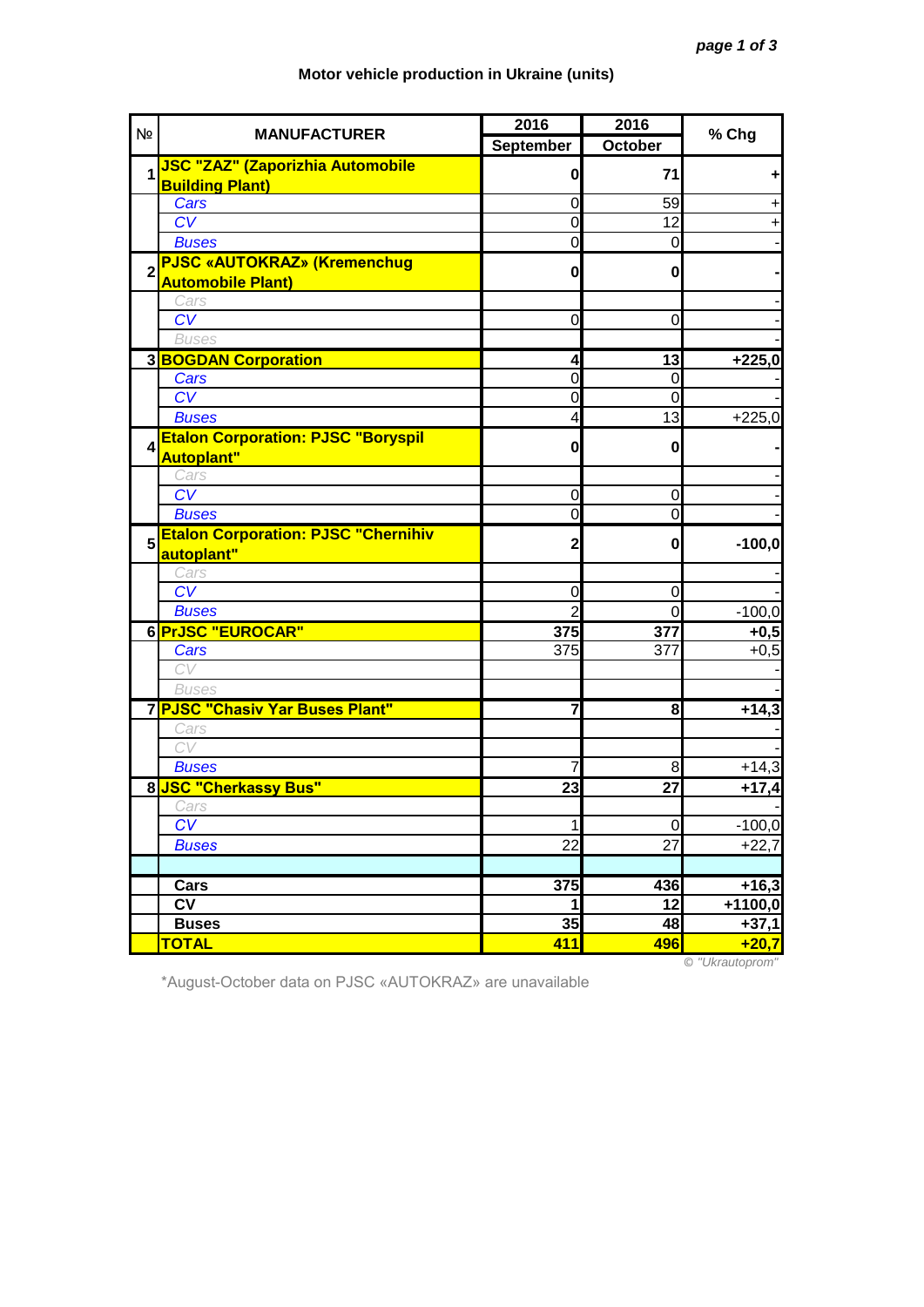| N <sub>2</sub>          | <b>MANUFACTURER</b>                        | 2015           | 2016           | % Chg              |
|-------------------------|--------------------------------------------|----------------|----------------|--------------------|
|                         |                                            | October        | October        | 16/15              |
| $\overline{\mathbf{1}}$ | <b>JSC "ZAZ" (Zaporozhye Automobile</b>    | 134            | 71             | $-47,0$            |
|                         | <b>Building Plant)</b>                     |                |                |                    |
|                         | Cars                                       | 134            | 59             | $-56,0$            |
|                         | CV                                         | $\overline{0}$ | 12             | +                  |
|                         | <b>Buses</b>                               | $\overline{0}$ | $\overline{0}$ |                    |
| $\overline{2}$          | <b>PJSC «AUTOKRAZ» (Kremenchug</b>         | 116            | 0              | $-100,0$           |
|                         | <b>Automobile Plant)</b>                   |                |                |                    |
|                         | Cars                                       |                |                |                    |
|                         | $\overline{\text{CV}}$                     | 116            | $\mathbf 0$    | $-100,0$           |
|                         | <b>Buses</b>                               |                |                |                    |
|                         | 3 <b>BOGDAN Corporation</b>                | 1              | 13             | $+1200,0$          |
|                         | Cars                                       | 0              | $\mathbf 0$    |                    |
|                         | CV                                         | 0              | $\mathbf 0$    |                    |
|                         | <b>Buses</b>                               | 1              | 13             | $+1200,0$          |
| $\boldsymbol{A}$        | <b>Etalon Corporation: PJSC "Boryspil</b>  | $\mathbf{0}$   | $\mathbf 0$    |                    |
|                         | <b>Autoplant"</b>                          |                |                |                    |
|                         | Cars<br>$\overline{\text{CV}}$             |                |                |                    |
|                         |                                            | 0              | 0              |                    |
|                         | <b>Buses</b>                               | 0              | $\mathbf 0$    |                    |
| 5                       | <b>Etalon Corporation: PJSC "Chernihiv</b> | 37             | $\mathbf{0}$   | $-100,0$           |
|                         | autoplant"                                 |                |                |                    |
|                         | Cars<br>CV                                 | 6              | 0              | $-100,0$           |
|                         | <b>Buses</b>                               | 31             | $\mathbf 0$    |                    |
|                         | 6 PrJSC "EUROCAR"                          |                |                | $-100,0$           |
|                         | Cars                                       | 306<br>306     | 377<br>377     | $+23,2$<br>$+23,2$ |
|                         | CV                                         |                |                |                    |
|                         | <b>Buses</b>                               |                |                |                    |
|                         | 7 PJSC "Chasiv Yar Buses Plant"            | 15             | 8              | $-46,7$            |
|                         | Cars                                       |                |                |                    |
|                         | CV                                         |                |                |                    |
|                         | <b>Buses</b>                               | 15             | 8              | $-46,7$            |
|                         | 8 JSC "Cherkassy Bus"                      | 30             | 27             | $-10,0$            |
|                         | Cars                                       |                |                |                    |
|                         | CV                                         | $\mathbf 0$    | $\mathbf 0$    |                    |
|                         | <b>Buses</b>                               | 30             | 27             | $-10,0$            |
|                         |                                            |                |                |                    |
|                         | Cars                                       | 440            | 436            | $-0,9$             |
|                         | <b>CV</b>                                  | 122            | 12             | $-90,2$            |
|                         | <b>Buses</b>                               | 77             | 48             | $-37,7$            |
|                         | <b>TOTAL</b>                               | 639            | 496            | $-22,4$            |
|                         |                                            |                |                | © "Ukrautoprom"    |

## **Motor vehicle production in Ukraine (units)**

\*August-October data on PJSC «AUTOKRAZ» are unavailable